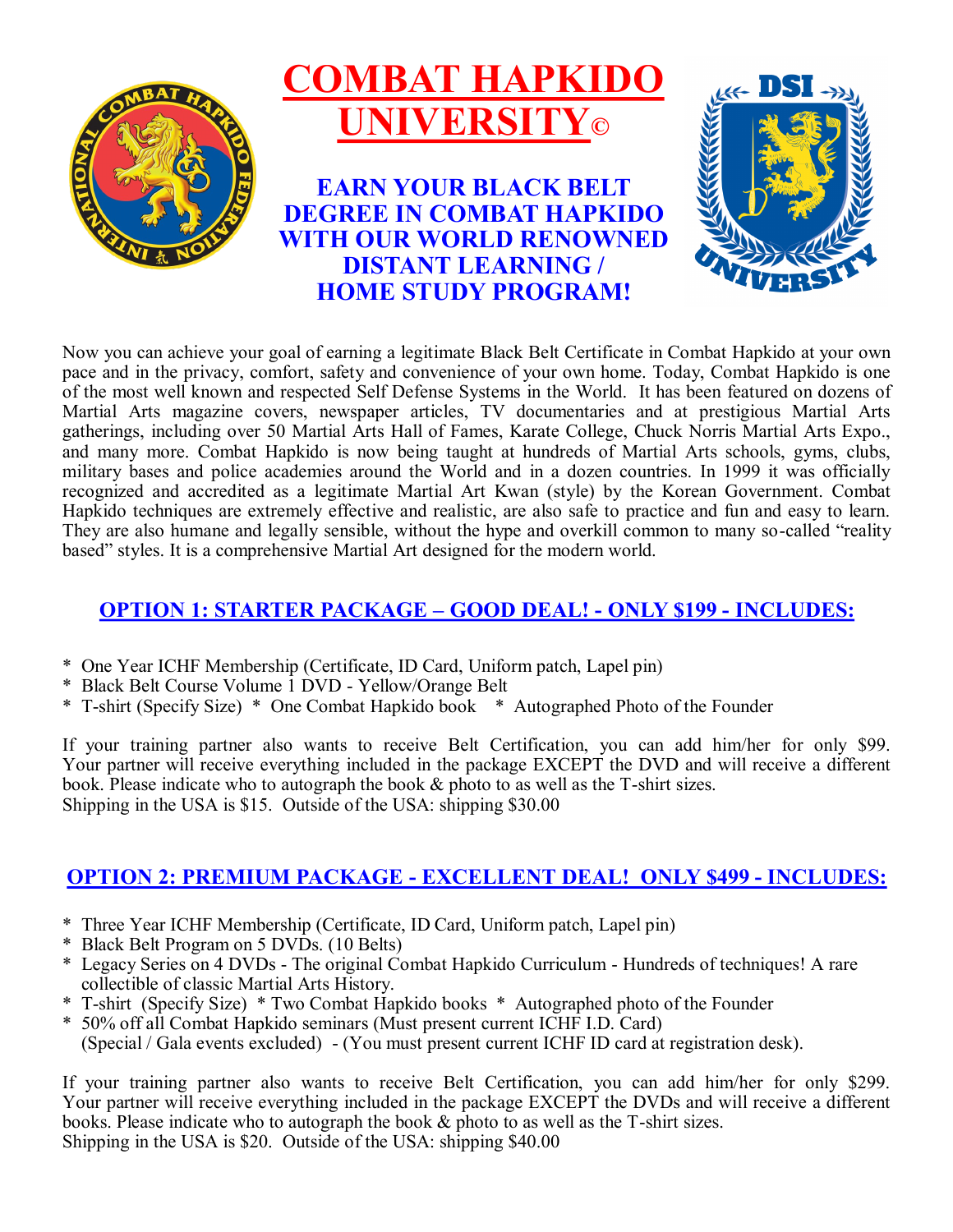### **OPTION 3: ULTIMATE PACKAGE - OUR BEST DEAL!!! - \$899 - INCLUDES:**

- \* Lifetime ICHF Membership (Certificate, ID Card, Uniform patch, Lapel pin)
- \* Black Belt Program on 5 DVDs (10 Belts) \* Master Series to 6th Degree Black Belt on 3 DVDs
- \* Legacy Series on 4 DVDs The original Combat Hapkido Curriculum Hundreds of techniques!
- \* Combat Hapkido Weapons Disarming 2 DVD Series \* Combat Hapkido Trapping (2 DVD Series)
- \* T-shirt (Specify Size) \* Two Combat Hapkido books \* Autographed Photo of the Founder \*KeyChain
- \* 50% off all Combat Hapkido seminars (Special/Gala events excluded). (You must present current ICHF ID Card at the registration desk)
- \* **Includes testing and certifications fees for ALL Belt levels and 1st Degree Black Belt!** (Note: you must first test and pass!)

If your training partner also wants to receive Belt Certification, you can add him/her for only \$599. Your partner will receive everything included in the package EXCEPT the DVDs and will receive a different books. Please indicate who to autograph the book & photo to as well as the T-shirt sizes. Shipping in the USA is \$30. Outside of the USA: shipping \$60.00

# **HOW THE PROGRAM WORKS:**

Of course, you must be enrolled in the Combat Hapkido **University** to do the program.

Study at your own pace. There is no time limit to complete the course. There is a **minimum** of 24 months from enrollment before anyone is permitted to test for **Black Belt**.

You must have a partner to practice and to demonstrate the techniques when testing for your ranks. If the partner is not interested in certification he/she does not have to be enrolled in the University.

Every 4 **months** you will be able to test for 2 belts (example: Yellow & Orange) by submitting a DVD, CD or a private YouTube $\circ$  video demonstrating the techniques required for those ranks. You will receive feedback & critique of your tests (No fee if re-testing is required). There is a \$30 fee for each examination and the processing of each belt **certificate** (example: Yellow & Orange test \$60). (**Note**: No fees for Ultimate Package students).

**Black Belt Certification** requires special processing: application form, 2 passport photos, an essay on "Combat Hapkido: The Art for the Modern Warrior" book and a fee of \$150 (**Note**: No fees for Ultimate Package students). Your Black Belt Certificate will **NOT** show "University", "Distance Learning" or "Home Study". It will be the same Certificate as issued to everyone else.

**We strongly recommend** supplementing your home study program with attendance to ICHF sponsored **seminars** and clinics in your area. For up to date schedule, check the seminar section of our website at **[www.dsihq.com](http://www.ichf.com/)** , **www.combathapkido.com or on our Combat Hapkido Facebook page. You MUST attend at least one seminar before you can test for Black Belt** (unless your location is extremely far from any event scheduled).

**We strongly recommend** supplementing your **technical curriculum** with other Combat Hapkido components: Weapons Disarming - Trapping - Dynamic Combat Hapkido - Ground Survival - Tactical Pressure Points - Cane - Defensive Knives. All these components are available on Instructional DVDs from our HQ.

Our HQ office will be available for assistance, guidance and consultation throughout the program. For any questions, call the HQ office or email us at: [info@dsihq.com](mailto:staff@dsihq.com)**Enjoy**! With a fellow student, neighbor, friend or family member, learning and practicing can be fun. On your schedule, with no financial burden, in the comfort, privacy, safety and convenience of your home, you will achieve something special, prestigious, exciting and possibly life saving!!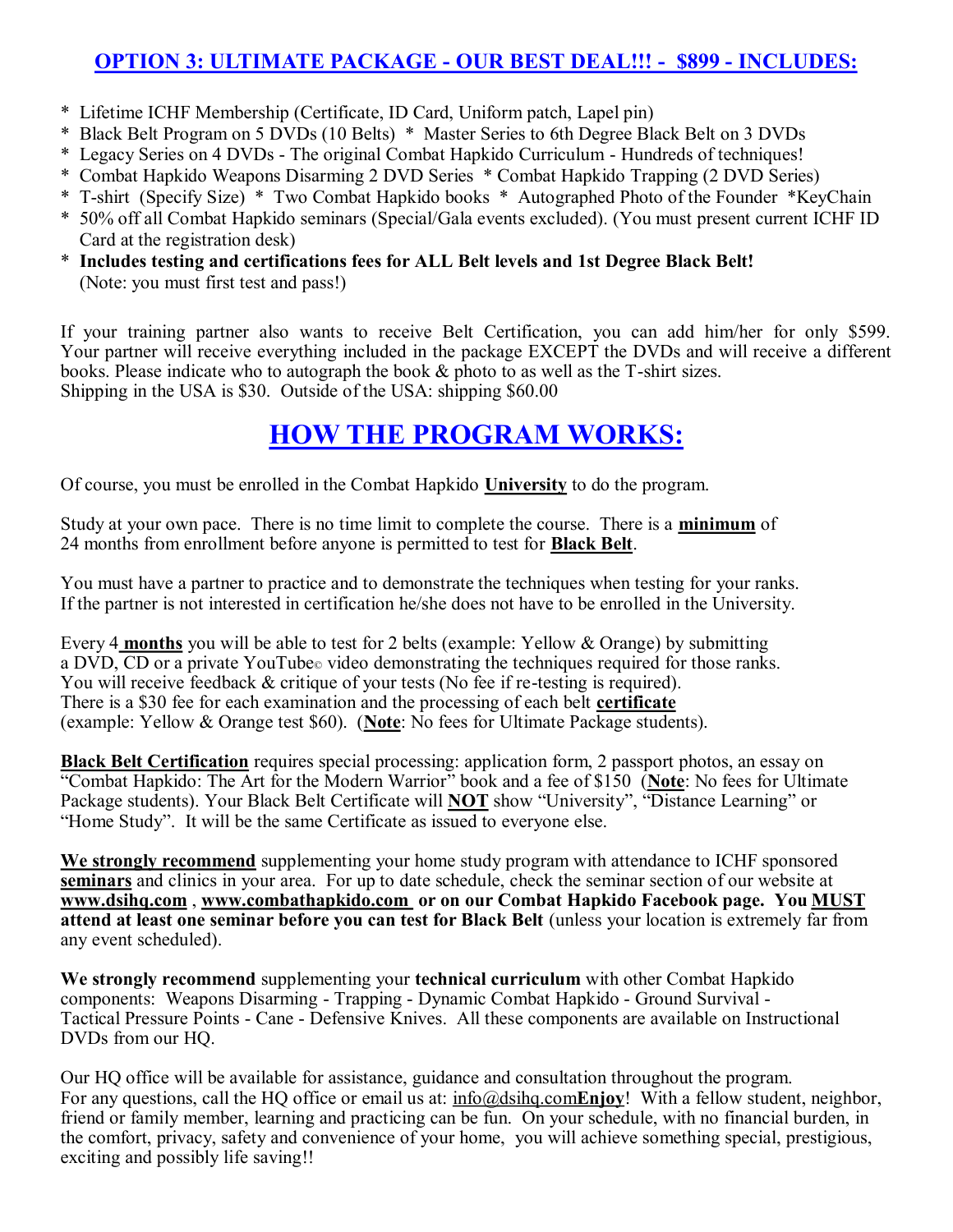

# **APPRENTICE INSTRUCTOR COURSE - ONLY \$299.**

- \* Volume 1 Apprentice Instructor DVD, GS Budo Legacy DVD \* Ground Survival Patch
- \* Combat Hapkido Triple Impact DVD \* Combat Hapkido Budo Book
- \* Test & Apprentice Instructor License Certification Fee included

### **ASSOCIATE INSTRUCTOR COURSE - ONLY \$349**.

**NOTE**: You MUST have been an Apprentice Instructor for 4 months before applying for this level.

- \* Volume 2 Associate Instructor DVD \* Combat Hapkido Self Defense Key Chain
- \* Test & Associate Instructor License Certification Fee included

### **INSTRUCTOR COURSE - ONLY \$399**.

**NOTE:** You MUST have been an Associate Instructor for 4 months before applying for this level.

- \* Volume 3 Instructor DVD \* "Journey into the Yin & Yang" Book
- \* Test & Instructor License Certification Fee included

## **SENIOR INSTRUCTOR COURSE \$449.**

**NOTE:** You MUST have been an Instructor for 6 months before applying for this level.

- \* Volume 4 Senior Instructor DVD \* GM P.'s "Legacy" Book
- \* Test & Senior Instructor License Certification Fee included

# **MASTER INSTRUCTOR COURSE \$499.**

**NOTE**: You MUST have been a Senior Instructor for 1 year before applying for this level.

- \* Volume 5 Master Instructor DVD \* Combat Hapkido Embroidered Polo Shirt
- \* Test & Master Instructor License Certification Fee included

#### **Note: You must learn all the material and pass your test before any level License will be issued.**

### **SHIPPING WITHIN THE USA \$15 - OUTSIDE THE USA \$30**